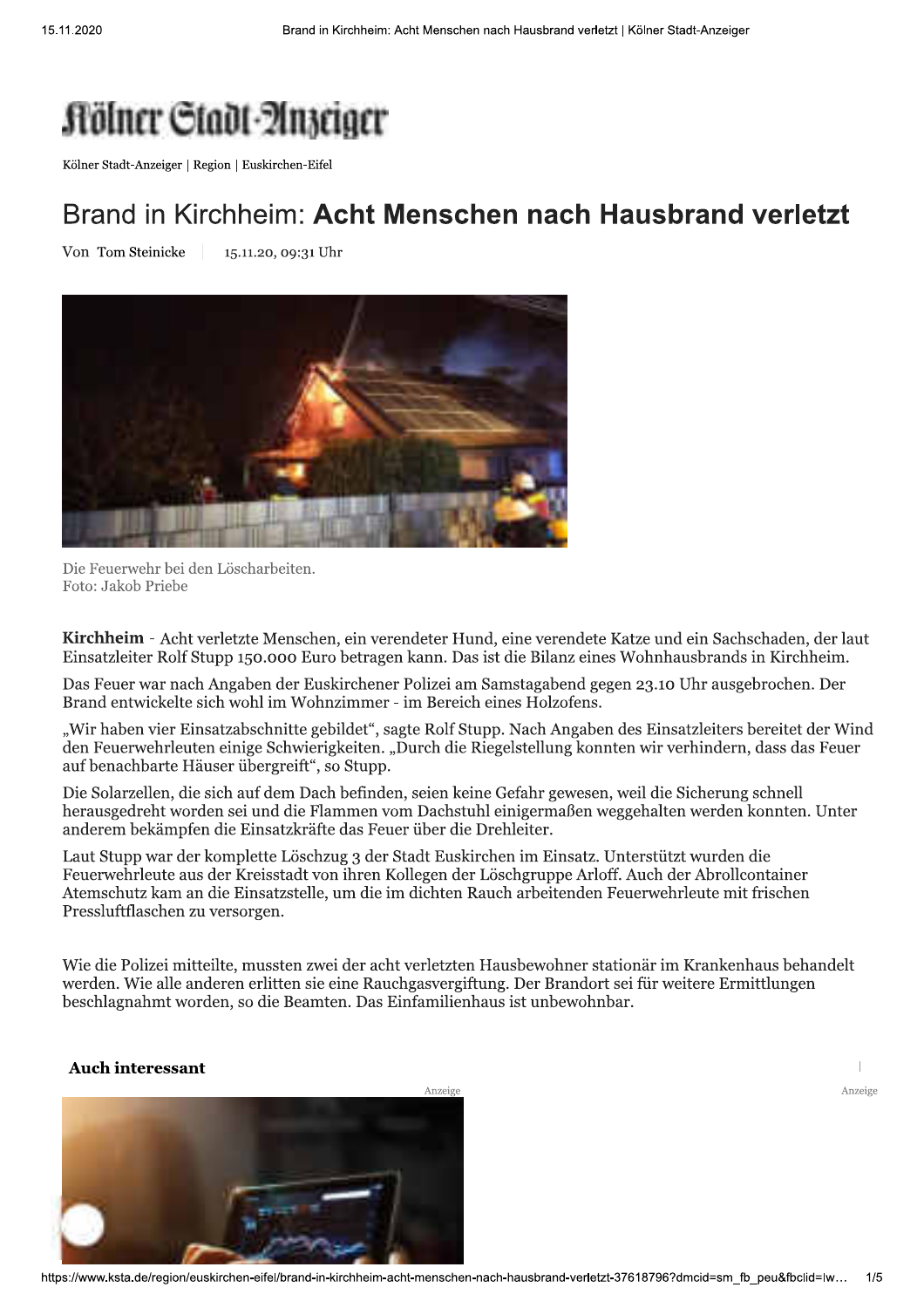

Daytrader packt aus: "So ist es für jedermann schnell erlernbar.' Investor-Prämien



Abwehr stärken & Erkältung vorbeugen • 16 Tipps Lifeline

Research 2020 Best Crossover SUVs. Here's the price.

Frühstücksfernsehen - Drosten: Darum

ist die Sterblichkeitsrate in...

SAT.1 Ratgeber

Anzeige

**SUV Deals** 



Premium Masken für 8,95 $\epsilon$  inkl. Versand mit deiner Lieblingsstadt. Jetzt... sdressd.com Anzeige

Vakantie in het Oldenburger Münsterland - geniet van de landelijke levensstijl! Vakantieland Nedersaksen

Anzeige



Erwachsen und ADHS? - Diese 20 Symptome sprechen dafür. Lifeline

Anzeige



Intimgesundheit - Die wichtigsten Inhaltsstoffe in der Intimpflege. Donna Magazin

Anzeige



Hoeveel kosten elektrische auto's in 2020? Zoek naar resultaten Elektrische auto aanbiedingen |...



These Hearing Aids Price Might Surprise You. Research Hearing Aids **Hearing Aids** 



https://www.ksta.de/region/euskirchen-eifel/brand-in-kirchheim-acht-menschen-nach-hausbrand-verletzt-37618796?dmcid=sm\_fb\_peu&fbclid=lw...  $2/5$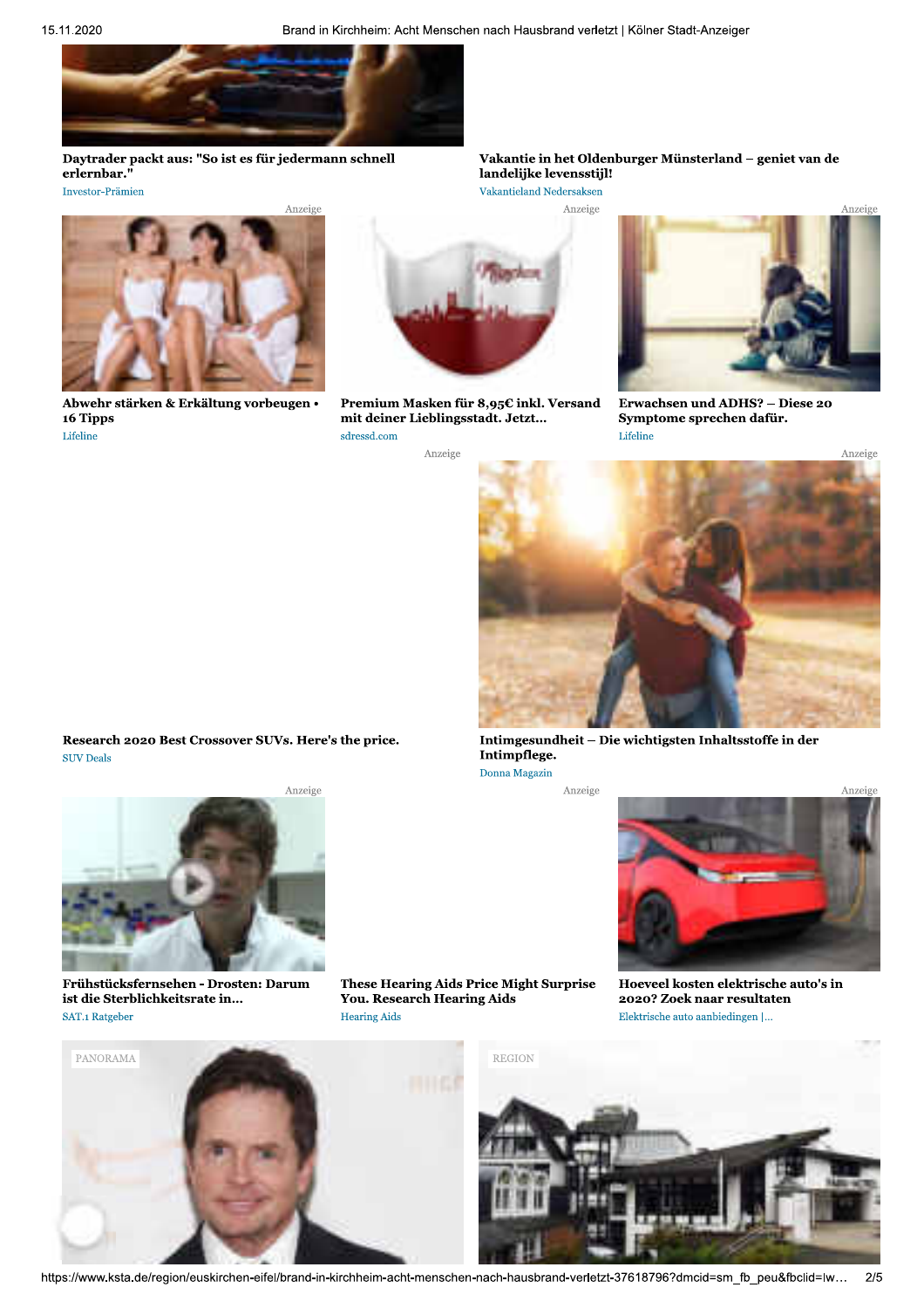23456789:;;45<=4>?@A<65B75B<7A56CD4:EF735@AG4H7IJ7KLM7CD4: B4564N OL<4HB7567PCQD:4@A<F7R6S4B<L:7BLHH7TG:UVOL<4H7QL>4:65B54:46 96>7WXL:<:4BL:<7DG946



Die meisten Computer-Besitzer wissen das nicht (tun Sie das noch heute) Security Savers Online



Sturz aus 6. Etage: Russische Eiskunstläuferin Alexandrowskaja stirbt...





Warum heißt Audi eigentlich Audi? Autowelt - Autorevue



Ex-FLK-Präsident zum abgesagten 11.11.: "Dem Karneval an sich wird es nichts tun"



Selbstversuch - Lernen wir wirklich eine Sprache in nur 3 Wochen? **Babbel** 





Wellnesstrend Intimpflege - Diese Tipps und Tricks müssen Sie kennen. BILD der FRAU



nttps://www.ksta.do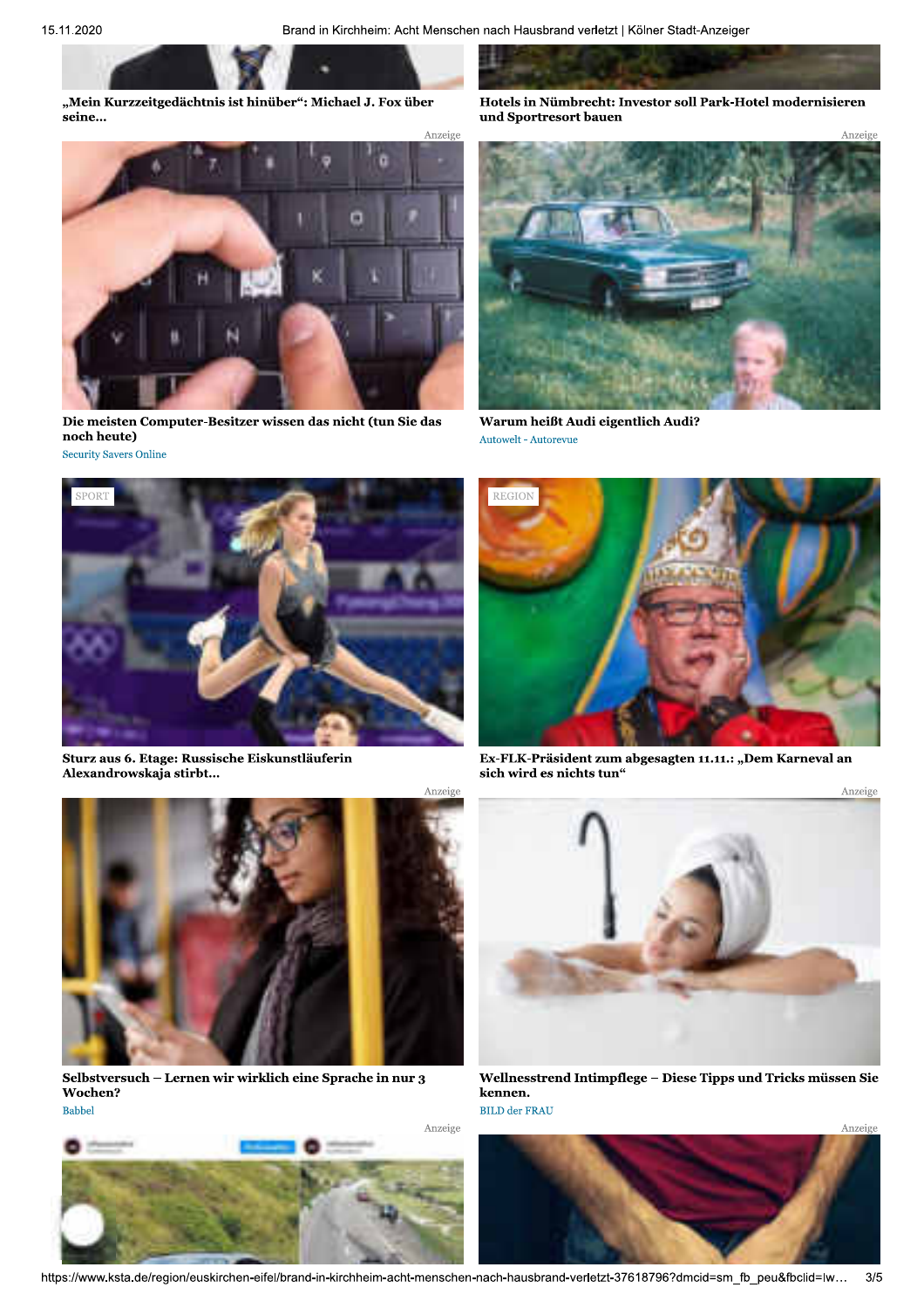Brand in Kirchheim: Acht Menschen nach Hausbrand verletzt | Kölner Stadt-Anzeiger



Bugatti Chiron & Porsche 911 GTS: Teurer Crash beim Überholversuch AT\_Autorevue.at



Prostataerkrankungen vorbeugen - So geht's Gesundheits-Prämien



"Fühle mich alleingelassen": Drei Kölner erzählen von ihrem Studium in...



Zonwering op maat? Gebruik de configurator van markilux! Nu configureren! markilux



Er fühlte sich sicher: 23-Jähriger rast absichtlich über 20 Mal **Harr** vorbei



"Tabubruch" und Aufregung um AfD-Chef: Wahl zum<br>Vizebürgermeister in Hürth...



Die Pervertierung des Islam - Womit man religiösen Analphabetismus und...  $\rm IPG$ 



Corona in Rhein-Sieg: Eitorfer Automobilzulieferer schließt vorübergehend

Anzeige

Anzeige